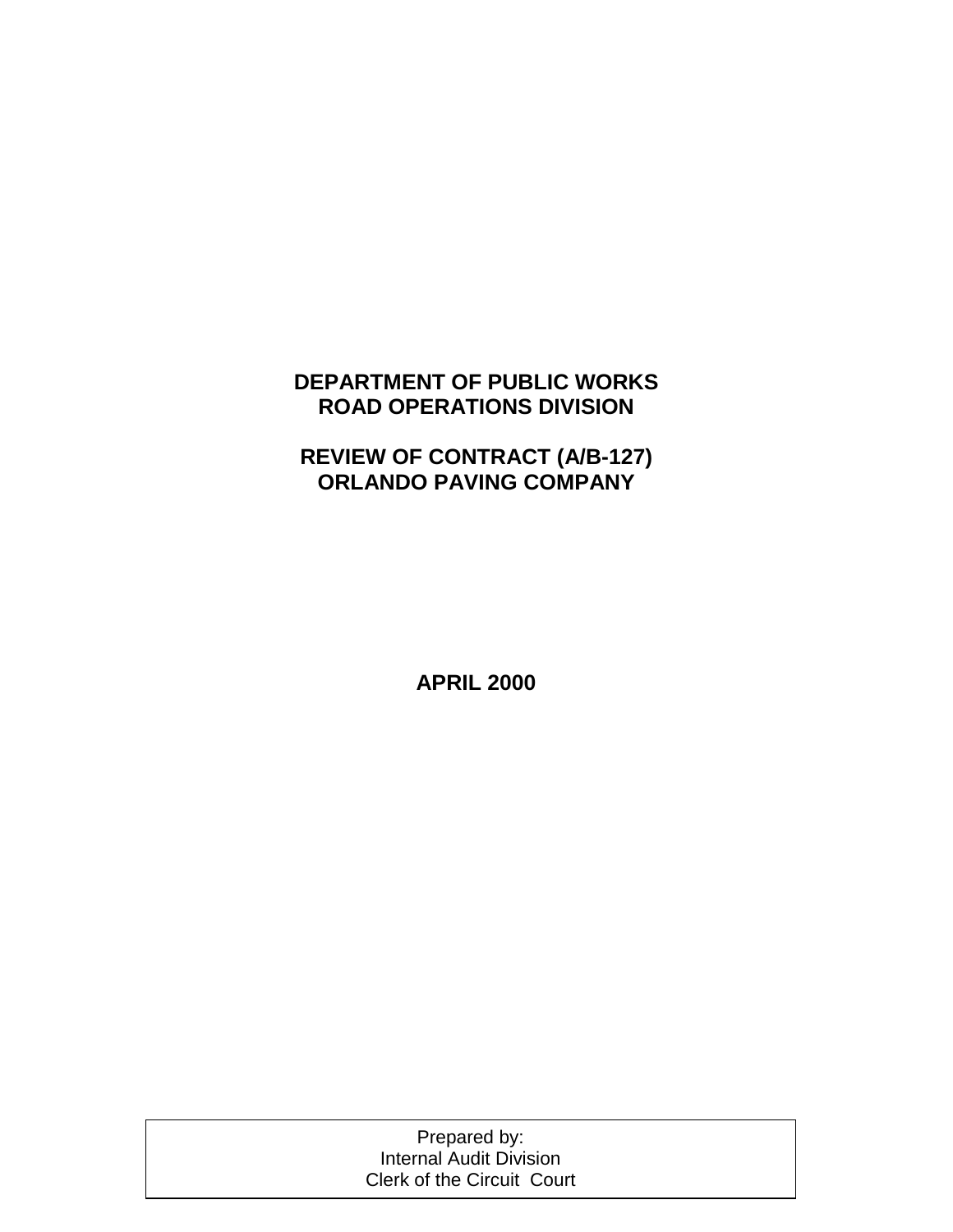April 24, 2000

The Honorable Carlton Henley Chairman The Board of County Commissioners Seminole County, Florida 1101 East First Street Sanford, FL 32771

Dear Mr. Chairman:

 I am very pleased to present you with the attached audit of the administration of contractual agreement with Orlando Paving Company.

 The audit was performed from October 30, 1999 to December 30, 1999. Management's responses have been incorporated into the final report.

With warmest personal regards, I am

Most cordially,

 Maryanne Morse Clerk of the Circuit Court Seminole County

| Prepared by:                   |  |
|--------------------------------|--|
| <b>Internal Audit Division</b> |  |
| Clark of the Circuit Court     |  |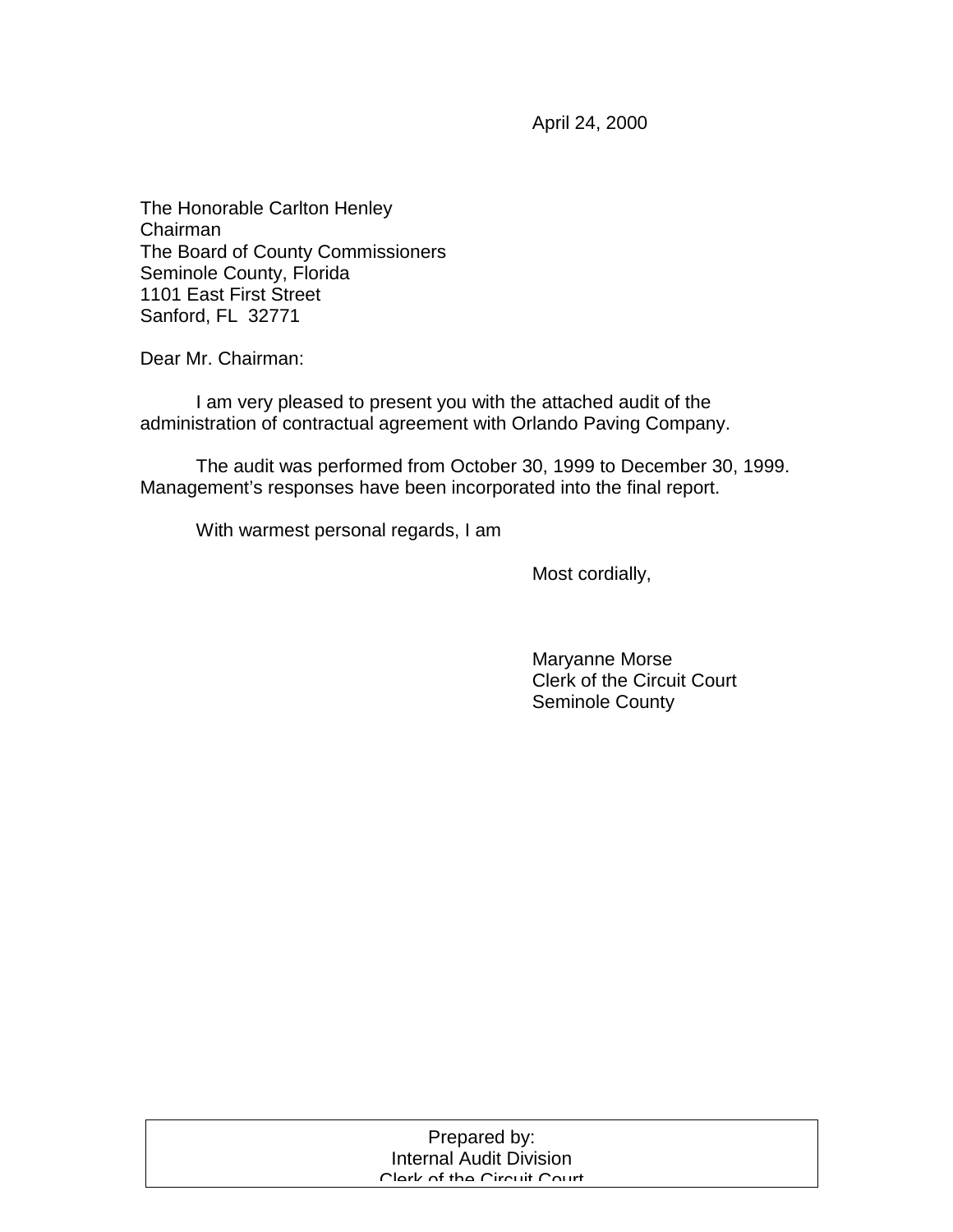## **DISTRIBUTION LIST**

### BOARD OF COUNTY COMMISSIONERS Carlton Henley Daryl McLain Grant Maloy Randall Morris Dick Van Der Weide

## COUNTY MANAGER'S OFFICE Kevin Grace

## DEPARTMENT OF PUBLIC WORKS James N. Marino, P.E. Tom George

## BOARD OF COUNTY COMMISSION RECORDS Sandy McCann

| Prepared by:                   |  |
|--------------------------------|--|
| <b>Internal Audit Division</b> |  |
| Clork of the Circuit Court     |  |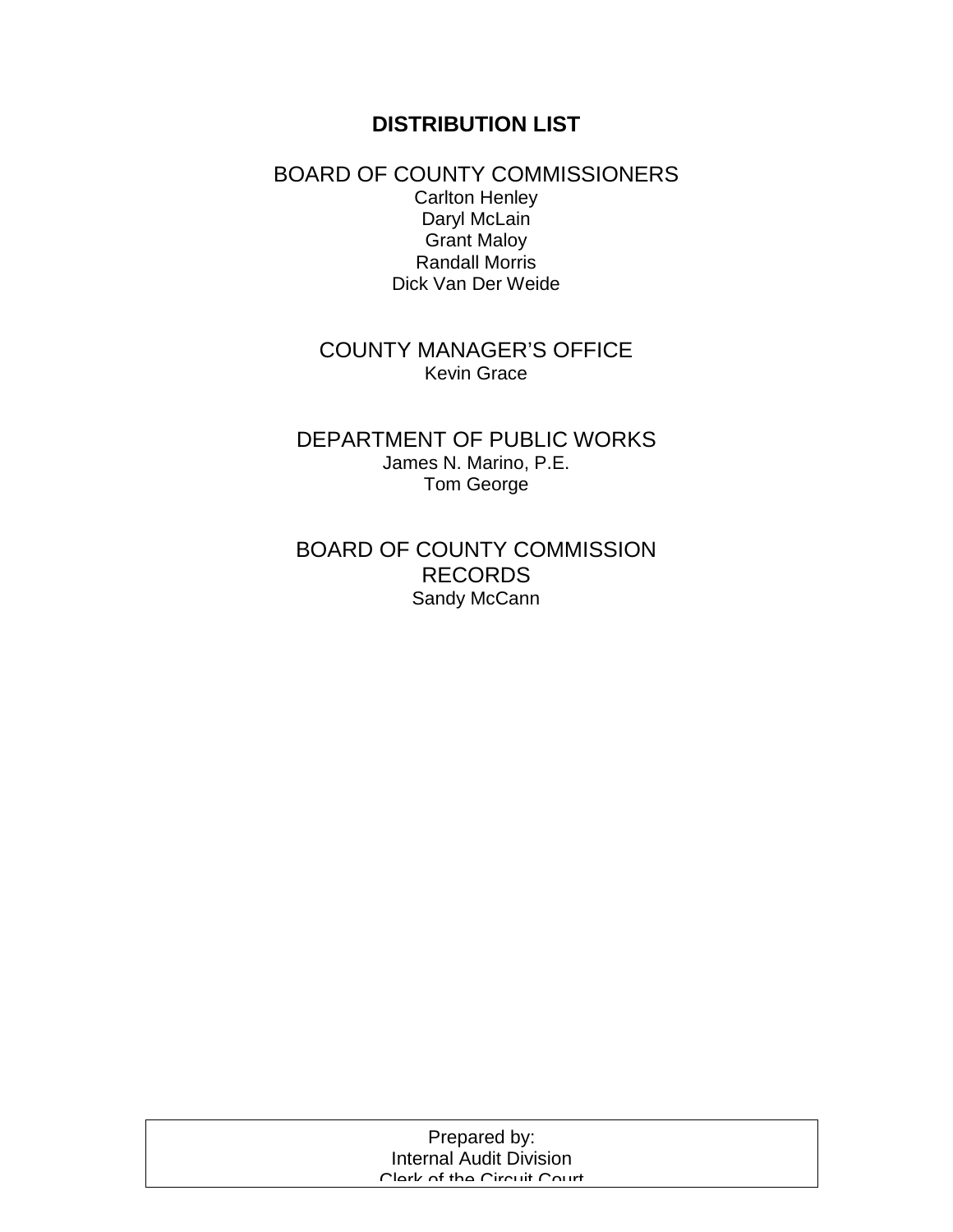# **TABLE OF CONTENTS**

# **Transmittal letter**

|    | <b>Introduction</b>                                                                                                                                                                                                            |
|----|--------------------------------------------------------------------------------------------------------------------------------------------------------------------------------------------------------------------------------|
|    |                                                                                                                                                                                                                                |
| 1. | <b>Findings and Recommendations</b><br>More than \$2.3 million dollars of hot mix asphaltic concrete was<br>delivered to job sites without a representative from the county<br>signing off on delivery tickets.                |
|    | 2. The division's business processes are not documented in the<br>form of written policies and procedures; the documentation<br>regarding the roads to be resurfaced was not available at the<br>time the audit was conducted. |
|    | 3. The division did not require yields to be calculated for OPC<br>projects.                                                                                                                                                   |
|    | 4. Bid estimates submitted by the Road Operations Division were<br>not realistic.                                                                                                                                              |
|    | 5. Commodity code assignments were not accurate or up to date.                                                                                                                                                                 |

#### Prepared by: Prepared by: Internal Audit Division Internal Audit Division Clerk of the Circuit Court Clerk of the Circuit Court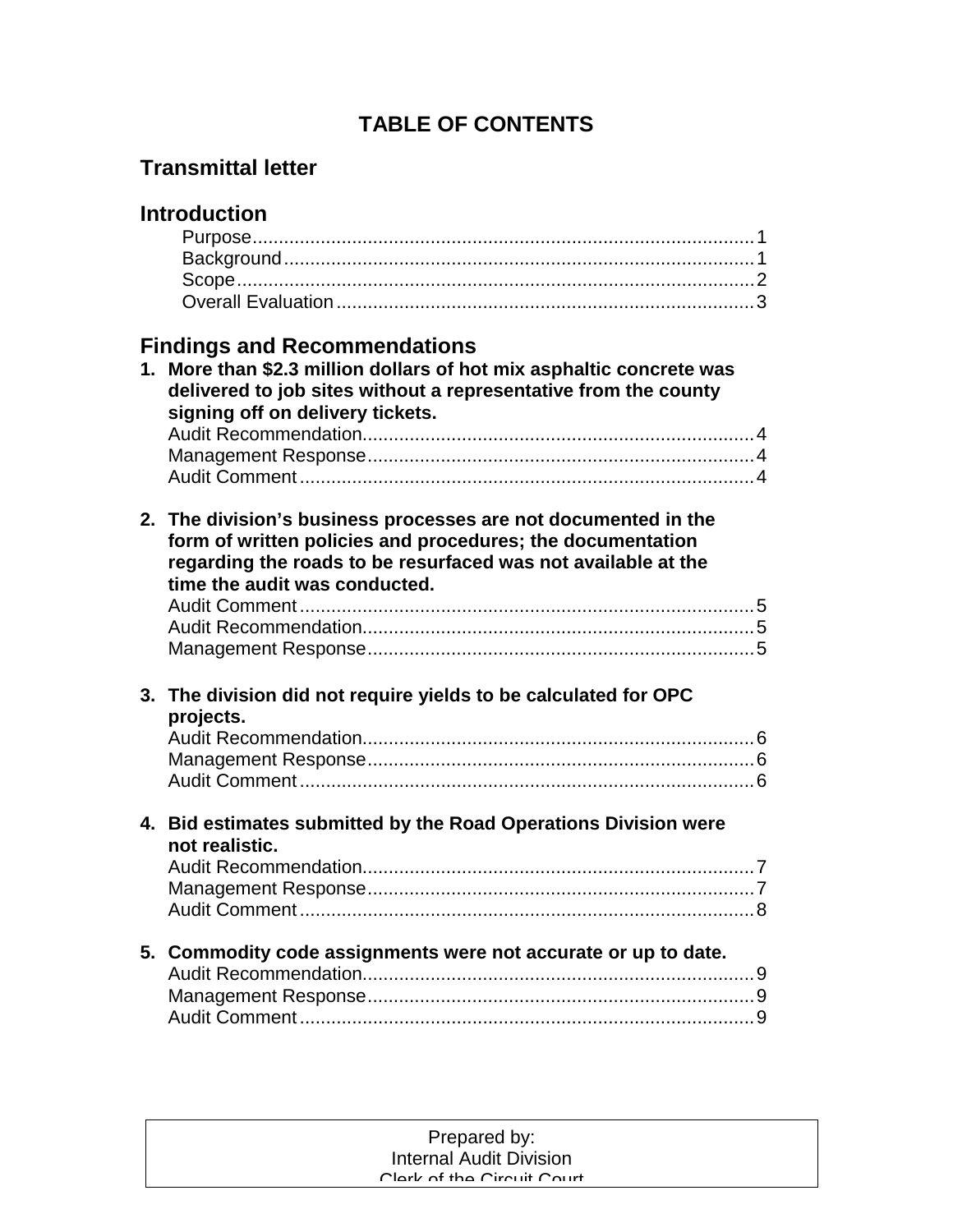## **Seminole County Department of Public Works Road Operations Division**

## **Review of Contract (A/B-127) Orlando Paving Company**

The Internal Audit Division of the Office of the Clerk of the Circuit Court has completed an audit of the administration of the contractual agreement between Seminole County and Orlando Paving Company, a division of Hubbard Construction Company, hereafter, OPC.

## **Purpose**

The purpose of the audit was to determine if the administrative controls over the contract were adequate and operating as intended in compliance with applicable laws, regulations, and other Seminole County policies and procedures. Specifically, the purpose of the audit was to ensure compliance with established terms, conditions, laws and regulations.

## **Background**

On January 14, 1997, the Seminole County Board of County Commissioners (BCC) selected OPC as the primary contractor to provide the County hot and cold asphaltic concrete. County Purchasing reported to the BCC that twelve (12) bid packets had been mailed but that only two (2) companies had submitted bids. The contract award was for a one (1) year period with a two (2) year option to renew at the current terms, conditions, and prices. The total estimated annual value of the agreement was \$1,048,476.00. The contract period was from January 15, 1997 through January 14, 1998. Subsequently, the contract was extended by the BCC through January 14, 2000.

The contract called for OPC to prepare and provide a hot and cold asphaltic concrete base mixture to be installed on road construction projects. These hot and cold asphaltic materials, the "laid-in-place" services, and the plant producing the materials were required to comply with all the specifications of the Florida Department of Transportation Standard Specification for Road and Bridge Construction Sections 310, 320, 330 through 333, 335, 337, and 339. The county asked the contractor to submit a fixed unit price for the asphaltic concrete based on five (5) zones throughout the County. The contractor was required to bill the county based upon the agreed to prices for work done within these zones.

| Prepared by:                   |  |
|--------------------------------|--|
| <b>Internal Audit Division</b> |  |
| Clark of the Circuit Court     |  |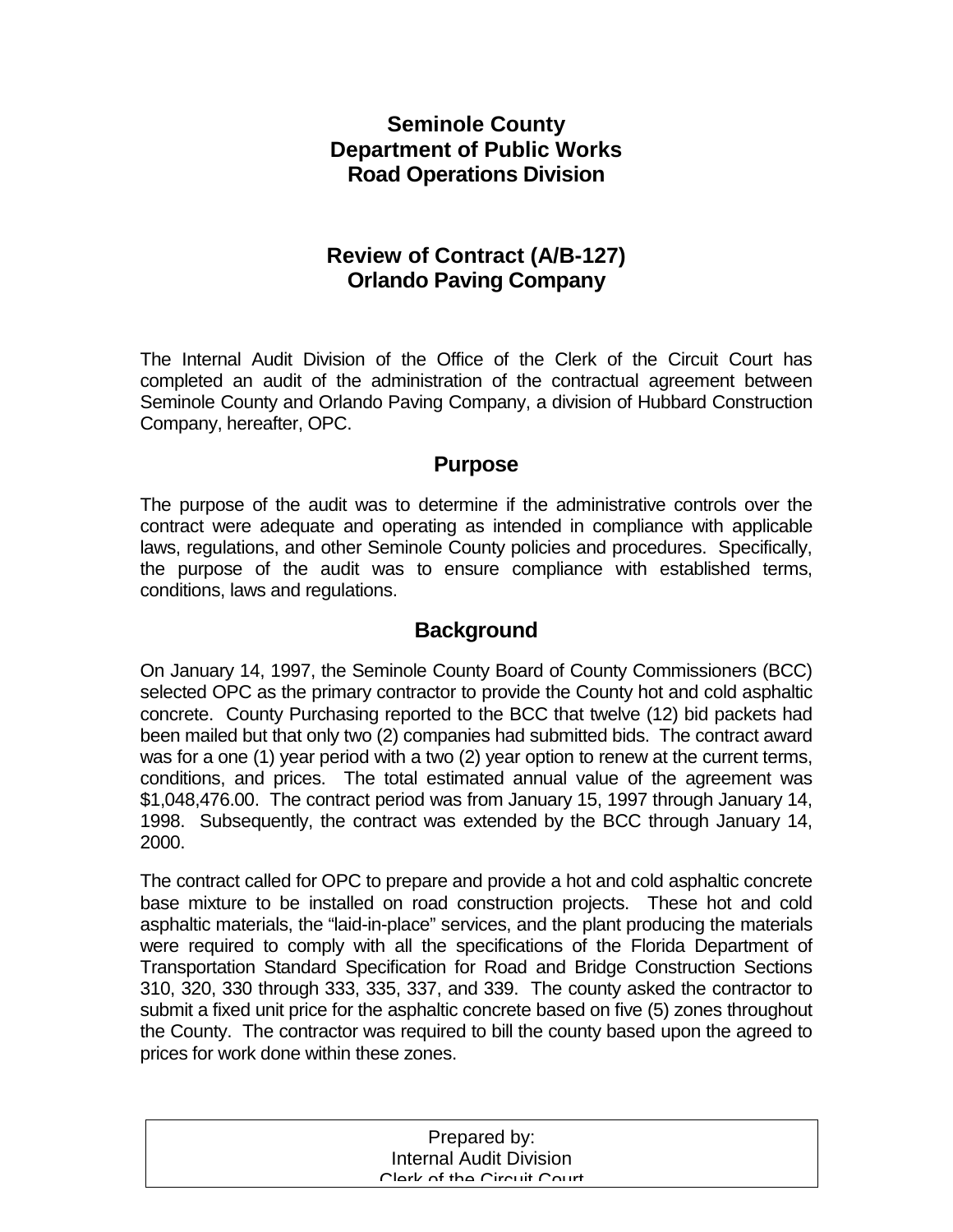The results of the audit are included in the report that follows.

## **Scope**

The scope of this audit included a review of the billings provided by OPC for the period October 1, 1997 to September 30, 1999. During that time, OPC submitted invoices to the County for \$4,022,874.28; or an average of \$2,011,437.14 per year. All source documents related to these invoices were subject to review.

The audit included:

- Review of procedures being used to ensure compliance with established purchasing policies and procedures, Florida Statutes, and other applicable regulations;
- Review of internal controls to ensure that all payments to the contractor were in accordance with established terms, conditions, laws, and regulations;
- Review of OPC' s invoices for accuracy, completeness, and timeliness;
- Review of the bidding process used by the county to ensure that competition was fair, consistent, and provided for the most economical and efficient service to the community;
- Review of the process used by the Road Operations Division to estimate the quantities to be used by companies to bid on the contract;
- Review of the process used by the Road Operations Division in determining the actual scope of the work to be performed by OPC;
- Review of the process used by the Road Operations Division in evaluating and prioritizing the roads to be resurfaced;
- Review of the special terms and conditions contained in the contract; and,
- Any other procedures considered necessary under the circumstances.

Field work began October 30, 1999, and was completed December 30, 1999. The audit was performed by Bill Carroll, Pat Tindel, and Gail Joubran.

| Prepared by:                   |  |
|--------------------------------|--|
| <b>Internal Audit Division</b> |  |
| Clork of the Circuit Court     |  |
|                                |  |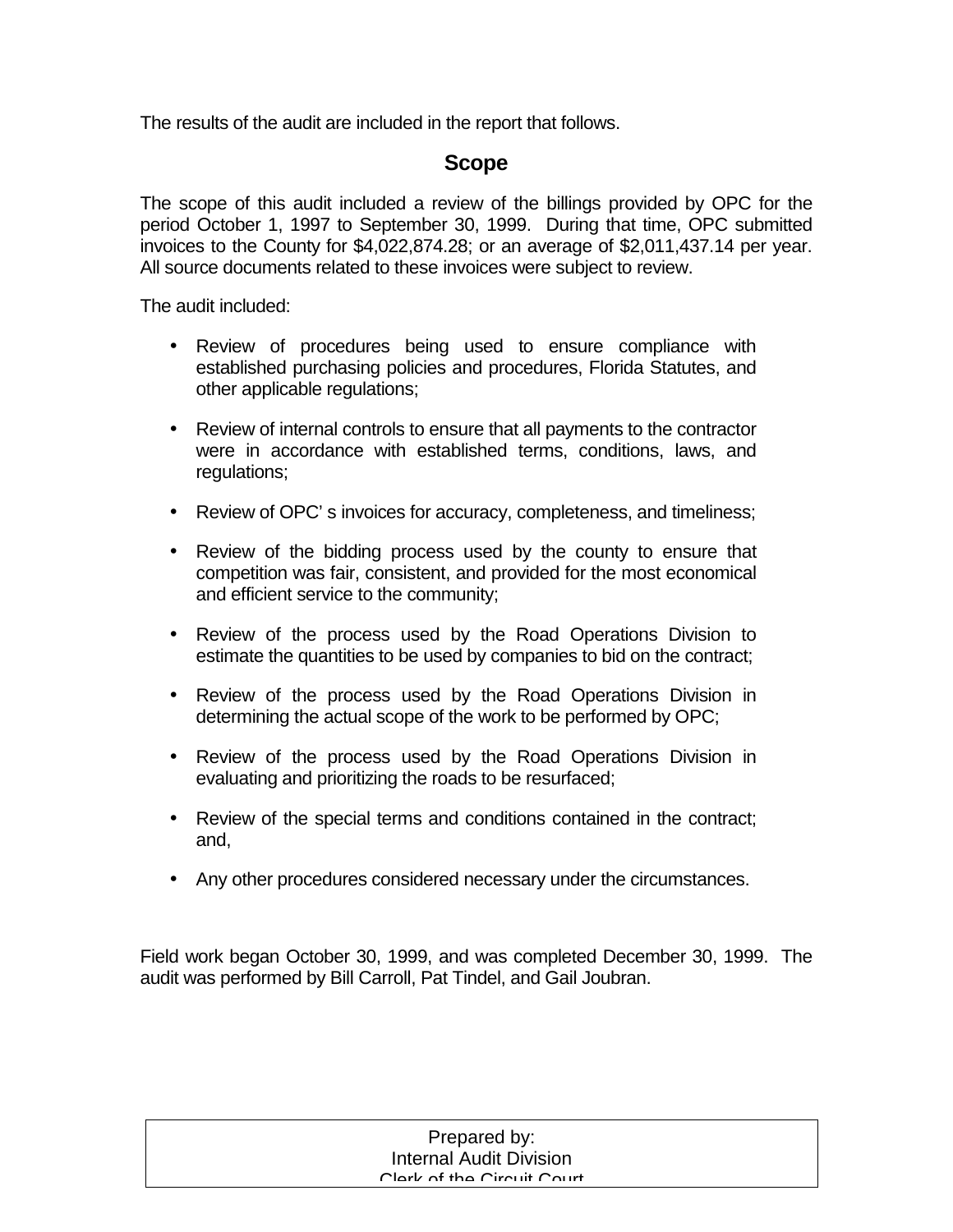## **Overall Evaluation**

It is our opinion that the internal controls over the administration of the contract were inadequate. The following conditions warrant management's attention:

- Delivery tickets were not always being "signed off" by a county representative as evidence that the asphalt was actually delivered to the job site;
- The division's business processes are not documented in the form of written policies and procedures; the documentation regarding the roads to be resurfaced was not available at the time the audit was conducted;
- There was no requirement to perform yield calculations on a regular basis;
- Bid estimates were not reasonable in relation to the actual asphalt installed; and,
- Commodity code assignments were not accurate and were not up to date.

Our detailed findings and recommendations are included in the report that follows.

# **Finding No. 1**

### **More than \$2.3 million dollars of hot mix asphaltic concrete was delivered to job sites without a representative from the county signing off on delivery tickets.**

Having a county representative sign off on delivery tickets was proof that the shipment of asphalt was actually delivered to the job site. Of the \$3,531,095.80 in invoices processed for the period October 1997 to September 1999, 65.7 percent (\$2,318,980.60) were submitted for payment with delivery tickets attached that had not been signed by a county representative. Consequently, no corroborating evidence exists to prove that \$2,318,980.60 (63,991 tons) of hot mix asphaltic concrete was actually delivered to the job sites. We were informed by Road Operations Division management that the reason the tickets were not signed was that the superintendent was not always available to receive and inspect the trucks.

There were no other controls to ensure that the County had received the entire shipments of materials. Although the Road Operations Division had the ability to run yield reports, a procedure, or requirement, to do so on any sort of regular routine basis was not required and therefore not done.

| Prepared by:                   |  |
|--------------------------------|--|
| <b>Internal Audit Division</b> |  |
| Clork of the Circuit Court     |  |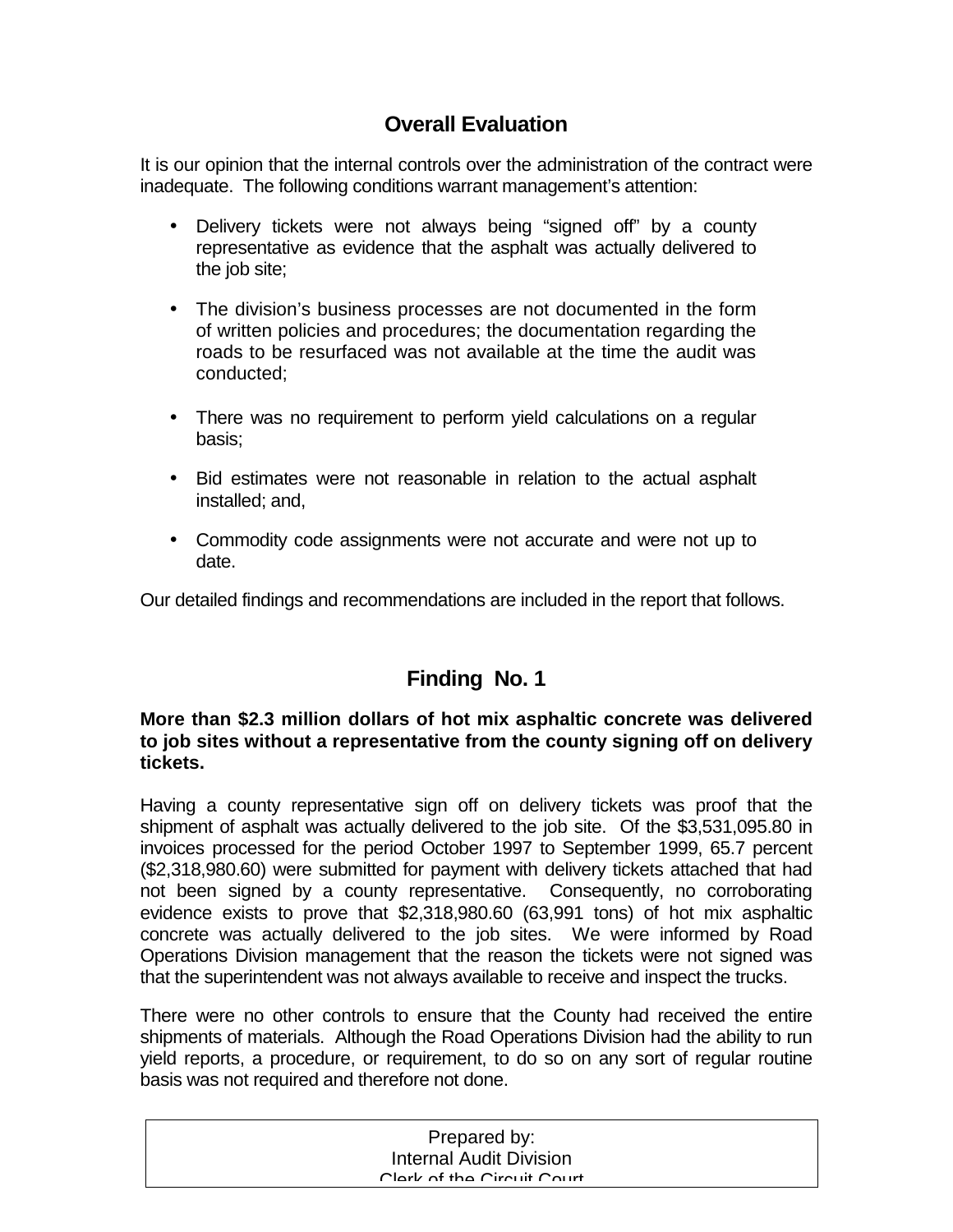By not having a county representative physically inspect and acknowledge receipt of the asphalt, there was a risk that some of the materials being billed and paid never were received on the job site.

#### **Recommendation**

Develop policies and procedures to ensure that the asphalt billed was the asphalt received.

#### **Management Response**

This statement is based on the assumption that if a ticket is not signed, no one is present. This is not true; therefore, this finding is not an accurate statement. The contract is required to comply with the Florida Department of Transportation Standard Specifications for Road Bridge Construction. The applicable sections that relate to delivery tickets are 320-2.4 of this manual. No where in this section does it state that delivery tickets are to be signed by a County or State Representative, except if that representative is at the plant verifying the weight on certified scales. Since certified scales are not feasible at the job site, an on site inspector cannot sign delivery tickets verifying weights. Having one asphalt inspector to cover the entire county with multiple contractors, it is impossible to be at multiple job sites at the same time. The inspector makes it a priority to be present on active projects as much as is possible, often working nights, weekends, and holidays. The percent of times the inspector is physically present when loads are delivered has been estimated by the inspector to be 80% of the time. The inspector does gather all delivery tickets and checks them against the original estimate for accuracy. Any discrepancies are then resolved by use of yields, coring, sampling, etc. In order to have an inspector present on every job when every load is delivered would require the addition of another Lead Inspector position to our staff.

Calculations are performed at the start of work and after completion of work and recorded in detailed reports of every roadway that work is performed on. To determine estimated tons requires the use of a theoretical yield. To establish an estimated cost requires this calculation of tonnage to identify the proper unit cost. Effective immediately, we will, however, record and retain in our files yield calculations at the actual completion of each road resurfaced.

### **Audit Comment**

By having a county employee sign the delivery tickets at the time the truck delivers the asphalt is proof that the asphalt was actually delivered to the job site. We appreciate the fact that the on site inspector has multiple tasks and multiple job sites. However, for major projects with large quantities of asphalt being delivered, the county should have a representative accepting delivery. In our opinion, the representative accepting delivery does not have to be the lead inspector; it can be anyone employed by the county. Some sort of receiving document should be signed for all products or services received by the county. The county purchasing manual (Section 440) has an entire section on the procedures required to be followed for receipt of goods and services. In addition to not complying with county policy, it is basic internal control and sound business practices that dictates someone be present

| Prepared by:                   |
|--------------------------------|
| <b>Internal Audit Division</b> |
| Clork of the Circuit Court     |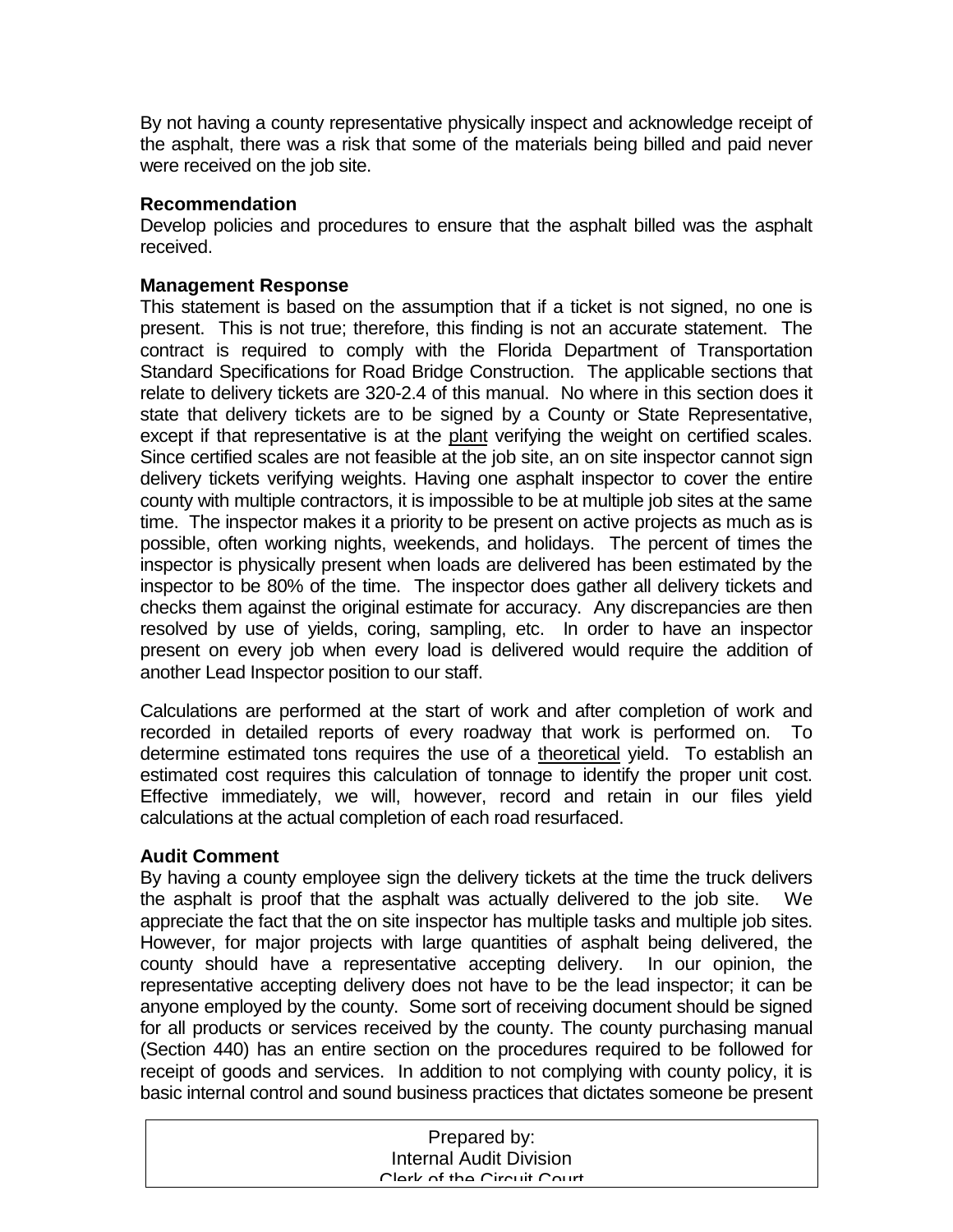to receive delivery of goods or services.

## **Finding No. 2**

### **The division's business processes are not documented in the form of written policies and procedures; the documentation regarding the roads to be resurfaced was not available at the time the audit was conducted.**

Because the division did not maintain written policies or procedures, nor any sort of paper trail documenting decisions made, we relied on the program manager's verbal explanation as to how roads-to-be-resurfaced were selected. We understand that the division evaluates roads to be resurfaced using a three-step process: First, a computer software program (Dynaflect) was used to evaluate the **strength** of existing roadways; some 20 percent of the roads were evaluated. Second, another program known as the Infrastructure Management System (IMS), a laser surface survey was used to evaluate the **surface condition** of the road. Third, division personnel physically **observes and inspects** the roads needing repair. This threestep process was used to rank the road projects for placement on the candidate for resurfacing list. To confirm that this process was operating as described, Internal Audit requested the candidate list for road projects for 1997, 1998, and 1999. By not having written policies and procedures, nor detailed records, the process cannot be audited for compliance with sound business practices or management directives.

*Audit Comment: At the time requested, November 1999, the division did not or could not provide the listings. Therefore, based on the information provided during the audit, we concluded that the division did not have an effective operating plan. At a subsequent meeting in April 2000, management was able to provide the requested candidate lists. Internal Audit reviewed these reports and have concluded that the Road Operations Division does have a process in place to support roads selected to be resurfaced. We are concerned, however, with the length of time it took the division to locate the requested reports.* 

### **Recommendation**

Develop written policies and procedures.

#### **Management Response**

The process has been in place since 1988 and has been recognized throughout the State of Florida as one of the most progressive and comprehensive pavement management programs in existence. We are one of the few Counties in the entire state that utilizes structural testing combined with sound engineering practices and decision making, backed up with repeatable and reliable testing and data to identify pavement rehabilitation needs. We made the decision back in 1988 that we did not want to continue using subjective methods to determine pavement rehabilitation needs by performing visual windshield surveys. We have structural and laser information on every roadway in the county, detailed pavement reports, overall

| Prepared by:                   |  |
|--------------------------------|--|
| <b>Internal Audit Division</b> |  |
| Clork of the Circuit Court     |  |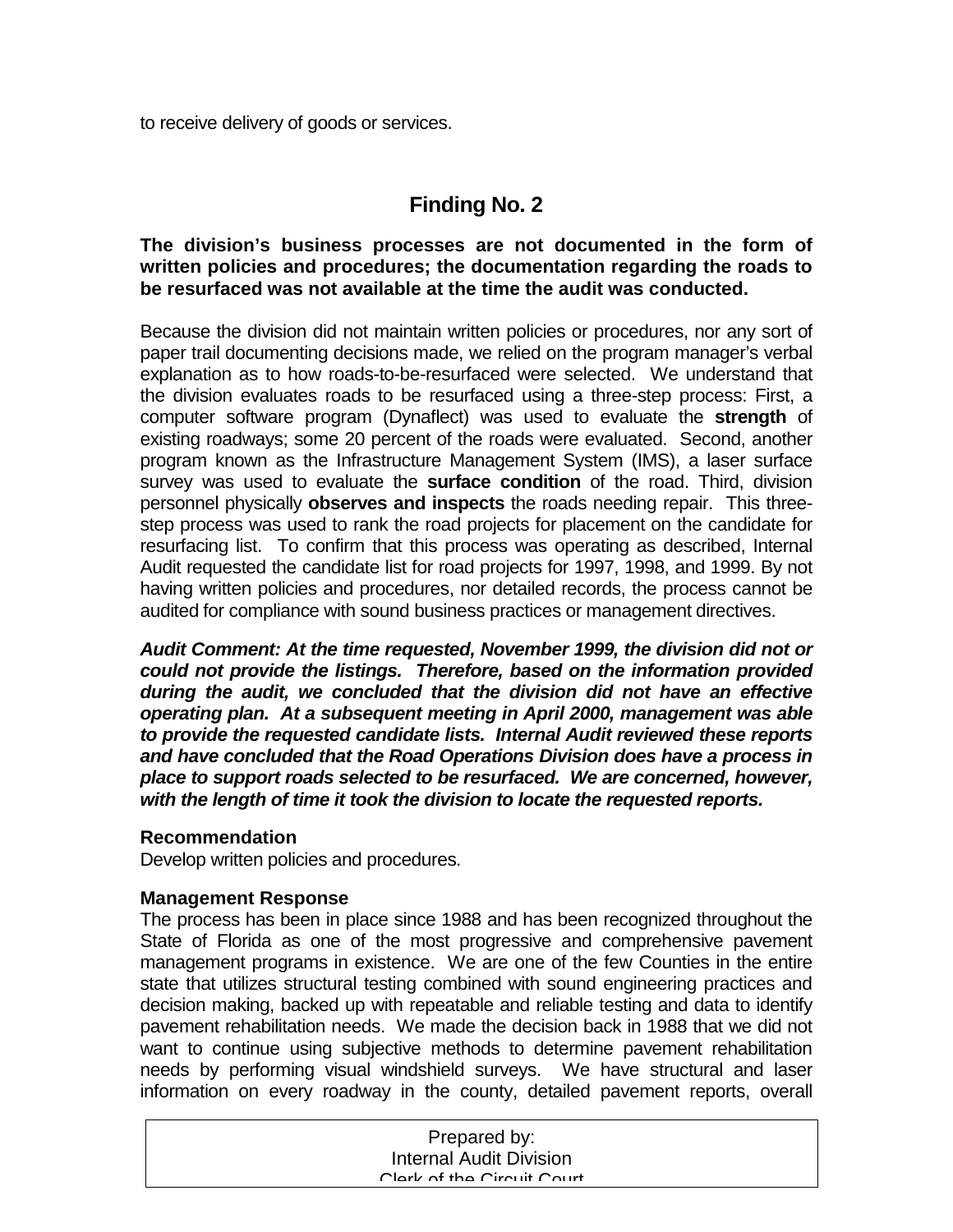pavement reports and five-year master plans. We can provide reams and reams of information concerning pavements and current and future conditions on any roadway within the County. Records, reports, and data are available at Road Operations for inspection.

# **Finding No. 3**

### **The division did not require yields to be calculated for OPC projects.**

As noted in Finding No. 2, invoices totaling \$2,318,980.60 for hot mix asphaltic concrete were submitted for payment with unsigned delivery tickets. Even though these tickets were unsigned, management maintains that it can be reasonably assured as to the quantity and quality of a specific delivery by calculating a "yield" on a project. A yield is a calculation of average thickness of installed asphalt on a given project. However, the division did not require yields to be calculated on OPC projects.

The division has stated that the average thickness of asphalt on any given project is approximately 1.50 inches. We asked the division to calculate the yield on three sampled projects. The first project had a "yield" of 160.68 lbs. per square yard or a 1.60 inch average thickness. The second was 226.60 lbs. per square yard or a 2.27 inch average thickness. The third was 188.79 lbs. per square yard or a 1.89 inch average thickness. As a matter of practice, yield calculations or variance explanations were not placed on the face of the invoices. Therefore, payment was made to OPC absent verification that the amount billed was reasonable or even correct.

Without a yield calculated on each project, and without a representative from the county verifying size or content of the delivery, there was a high risk that the county could be paying for materials never delivered or over delivered to the job site. Also, materials installed were not tracked.

#### **Recommendation**

Requiring yield calculations on every project; justify and approve variances in writing.

#### **Management Response**

As previously stated, estimates are performed prior to beginning work relative to square yards and the estimated tonnage. As long as the project is completed within that estimate, additional yields and calculations may not have been recorded. Effective immediately, actual yield calculations will be recorded and retained for all roads resurfaced. This is already being done. Will now be written and retained.

### **Audit Comment**

Subsequent to the issuance of the draft audit report, management showed us computer files in the Pavement Management Program that contained sufficient data

| Prepared by:                   |
|--------------------------------|
| <b>Internal Audit Division</b> |
| Clork of the Circuit Court     |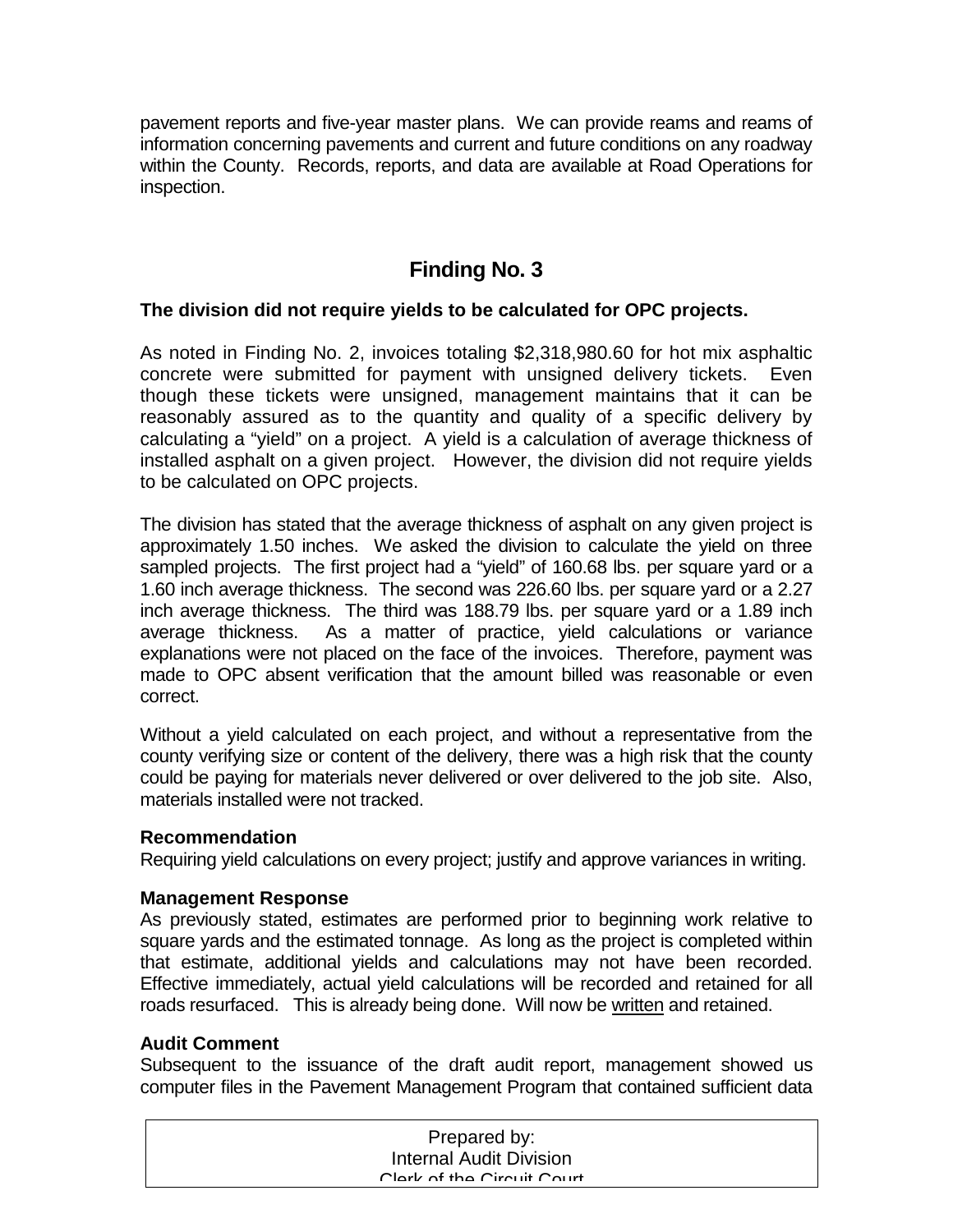to calculate yields on completed road projects. By using the data available in the computer files, management has the tools readily available to document the yield variances on every project.

## **Finding No. 4**

### **Bid estimates submitted by the Road Operations Division were not realistic.**

The Road Operations Division provides County Purchasing with the quantities of materials it estimates will be needed for the contract period. These estimated quantities were then incorporated into the Invitation to Bid. Prospective bidders use these quantities in developing its proposal to the county.

Internal Audit compared the quantities estimated by zone for the three year contract period versus the actual quantities billed by the contractor for hot mix asphaltic concrete. The following table represents the results of the review:

|                       | <b>Estimated</b> | <b>Actual Syds</b> | Variance  | Cost            |
|-----------------------|------------------|--------------------|-----------|-----------------|
| Zone                  | Quantities       | Installed          | (in Syds) | Variance        |
| $\mathbf 1$           | 1,800 syds       | 28,530.08          | 26,730.08 | 956,936.86<br>S |
| $\mathbf{2}^{\prime}$ | 1,800 syds       | 11,206.19          | 9,406.19  | 336,741.60      |
| 3                     | 1,800 syds       | 22,066.01          | 20,266.01 | 725,523.16      |
| $\overline{4}$        | 1,800 syds       | 9,767.30           | 7,967.30  | 285,229.34      |
| 5                     | 1,800 syds       | 25,869.34          | 24,069.34 | 861,682.37      |
|                       |                  | 97,438.92          | 88,438.92 | \$3,166,113.33  |

This variance of \$3,166,113.33 represents unanticipated and unplanned costs to the taxpayer. By not tracking the materials actually installed, estimating future requirements is problematic.

#### **Recommendation**

Develop a management reporting system that can be used to track, monitor, and evaluate the quantities estimated and installed by zone.

#### **Management Response**

Quantities shown in the bid document are an attempt to show order of magnitude for an item if it were to be utilized. They are meant to be used for bid analysis, not as any guarantee to the bidder of quantities. This contract has 36 items, five geographic zones, four quantity groupings and three different procurement options. Not knowing three years ahead of time which specific material will be used, what specific quantity will be used on the same day, and whether the material will be picked up or delivered, makes it an impossible task to place accurate quantities in each category, zone, individual job quantity and delivery method. Some items may never be used

| Prepared by:                   |
|--------------------------------|
| <b>Internal Audit Division</b> |
| Clork of the Circuit Court     |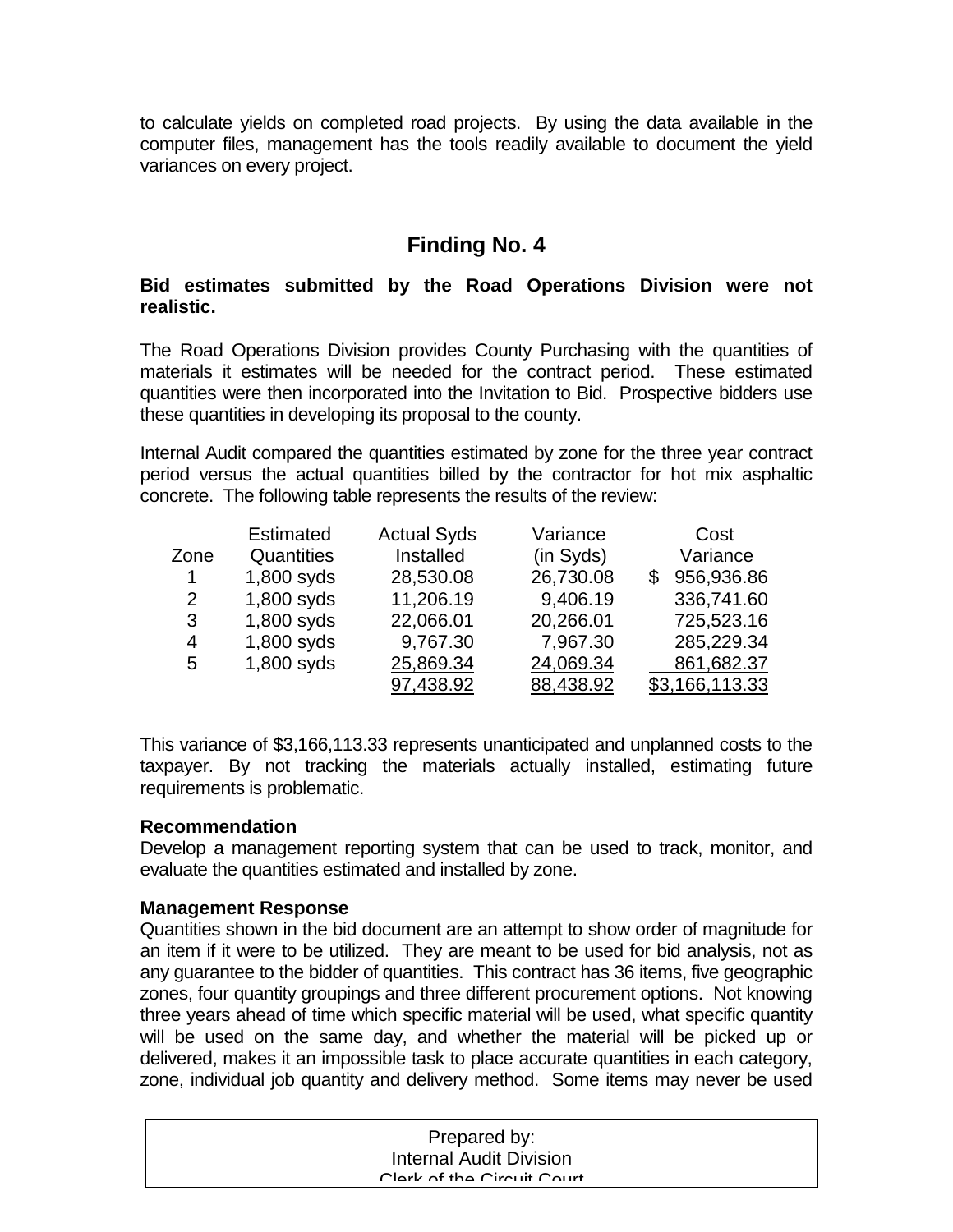during the life of the contract. These bid documents are not solely for use by the Pavement Management Program. They are also used by other Departments, for special projects, for emergencies, and for routine, day to day maintenance repairs. There is no way to accurately predict these other needs over three years. The quantities shown for bid purposes are realistic. A discussion of the many variables and outside influences that affect a three-year estimate would be helpful in explaining variances.

This tracking and monitoring is already being done by individual roadway; however, the overall program is monitored and evaluated based upon accomplishments compared to the annual work plans and budgets. The variety of strategies which are applied to the County's roadways means that aggregate quantities by zones are not pertinent to budget estimating nor to most users of our management reporting system; this level of detail is therefore left at the individual roadway level.

## **Audit Comment**

The audit report states that there were large variances between what was submitted by Road Operations personnel in the Invitation to Bid versus what the Division actually experienced with its paving program. Although we agree that the Division may not know the exact quantities of materials it needs to use during a contract period, comparing the estimate versus actual quantities installed indicates that the estimates were off by nearly 1,082%. If the Division does not intend to use the quantities to estimate future requirements of the county, consideration should be given to making modifications in the way the Invitation to Bid is prepared. Such modifications may interest other companies in bidding on the work.

# **Finding No. 5**

### **Commodity code assignments were not accurate or up to date.**

County Purchasing has contracted with DemandStar.com (formally Information on Demand, Inc.) to maintain a vendor-list-by-commodity-code of manufacturers, suppliers, agents and consultants that desire to do business with Seminole County. DemandStar.com also was responsible for maintaining vendor applications and faxing bid documents to requesting bidders.

Internal Audit surveyed four companies taken from the bid list for hot and cold asphaltic concrete (A/B–127) to confirm that it was receiving Invitations to Bid, and to ask why it elected not to bid. One company stated that it strictly was a supplier of materials, not an installer; another worked solely on reclamation projects. The other two, the jobs were simply too large for their company. Therefore, these four companies were not qualified to place a bid for this work.

We then asked Purchasing for copies of the original applications of the companies invited to bid on A/B-127. Purchasing was only able to furnish four of

| Prepared by:                   |  |
|--------------------------------|--|
| <b>Internal Audit Division</b> |  |
| Clork of the Circuit Court     |  |